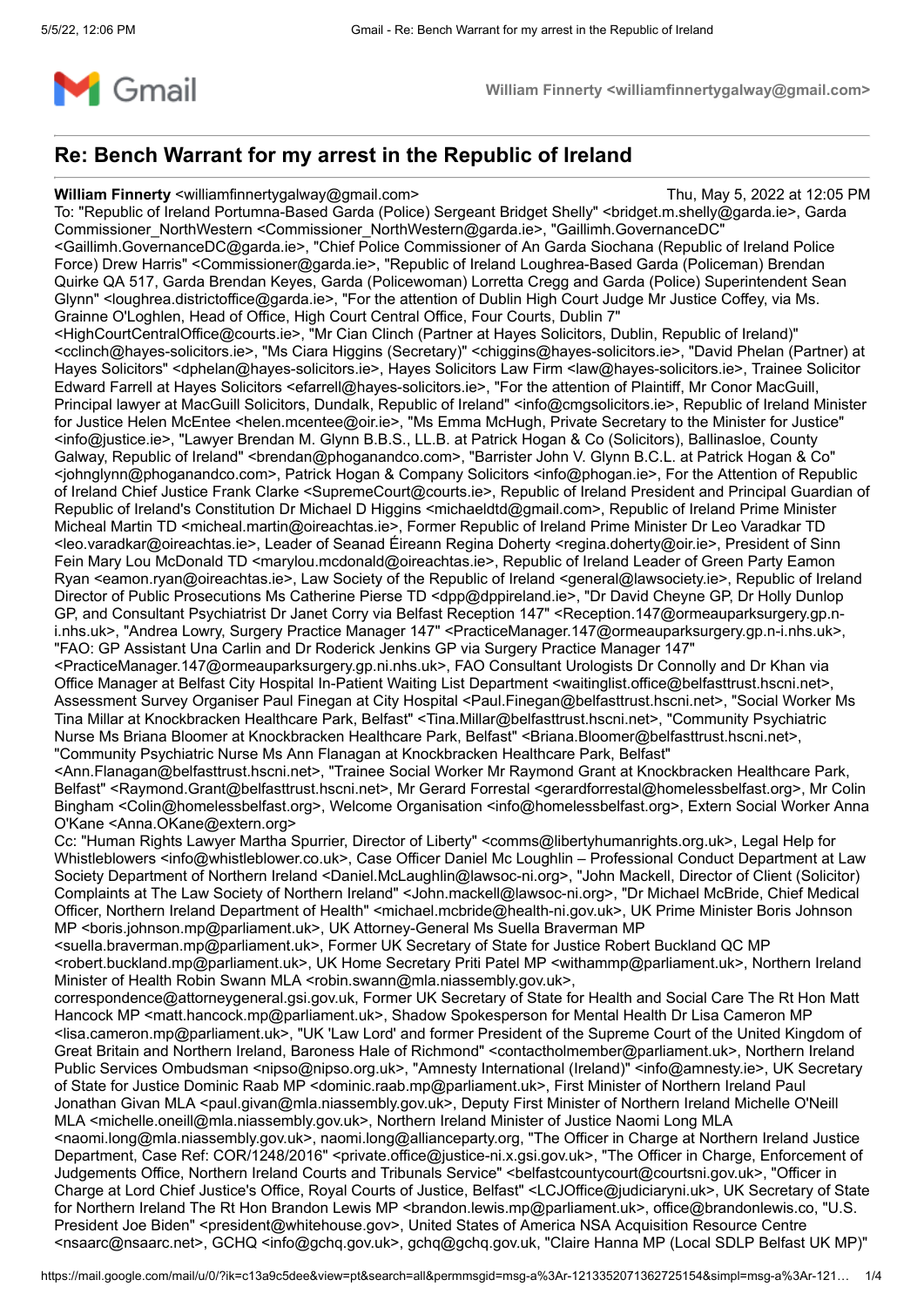5/5/22, 12:06 PM Gmail - Re: Bench Warrant for my arrest in the Republic of Ireland

<claire.hanna.mp@parliament.uk>, "Former First Minister of Northern Ireland Arlene Foster (Lawyer) LL.B. MLA" <arlene.foster@mla.niassembly.gov.uk>, arlene@arlenefoster.org.uk, Northern Ireland Communities Minister Ms Deirdre Hargey MLA <deirdre.hargey@mla.niassembly.gov.uk>, "Ms Louise Arthurs at The Northern Ireland Law Centre, Belfast" <Louise.Arthurs@lawcentreni.org>, Northern Ireland PSNI Chief Constable Simon Byrne <information@nipolicingboard.org.uk>, Amnesty International <contactus@amnesty.org>, Church of Ireland Archbishop of Armagh and Primate of All Ireland Richard Lionel Clarke <worship@ireland.anglican.org>, The Most Reverend Archbishop of Armagh and Roman Catholic Primate of All Ireland Eamon Martin <info@catholiccommunications.ie>, Pope Francis 2nd <ornet@ossrom.va>, British Monarchy <info@royal.uk>, "Consultant Psychiatrist Dr Lauren Edgar and Community Psychiatric Nurse Carmel Reilly at Knockbracken Healthcare Park, Belfast" <Carmel.Reilly@belfasttrust.hscni.net>, "Yvonne McCambley, Secretary to Consultant Psychiatrist Dr Paul Bell, MB Bch BAO, MD, FRCPsych" <yvonne.mccambley@belfasttrust.hscni.net>, Mr Martin Fox <Martin@housingrights.org.uk>, Ms Yolande Robertson-Greene <Yolande@housingrights.org.uk>, "The Officer in Charge at the Northern Ireland Appeals Service (Ref: Case Number BE/6784/19/45/O)" <appeals.service.belfast@communities-ni.gov.uk>, Ms Colette McCorry Belfast Housing Benefit Manager <Colette.McCorry@nihe.gov.uk>, "Andrea Magee, Northern Ireland Pension Service" <Andrea.Magee@nissa.gsi.gov.uk>, Radius Housing Area Manager Keelan McGaghran <keelan.mcgaghran@radiushousing.org>, Radius Housing Association Officer Deborah Sparks <deborah.sparks@radiushousing.org>, Radius Housing Association Welfare Adviser Cathy Jackson <Cathy.Jackson@radiushousing.org>, Radius Housing Association Housing Officer John Cairnduff <john.cairnduff@radiushousing.org>, Radius Scheme Co-ordinator Ina Ferguson <I.Ferguson@radiushousing.org>, "John McLean, Chief Executive Officer of Radius Housing Association" <john.mclean@radiushousing.org>, "Ms Michelle Bresland (Solicitor at Babington Solicitors)" <mbresland@babingtonlaw.com>, "Mr Ian G McCarter PPP (Principal in Private Practice), Babingtons Solicitors" <imccarter@babingtonlaw.com>, Dr John Kilraine GP <jkilraine@mainstreetclinic.net>, Dr John O'Reilly GP <Lakeshoremedicalcentre@hotmail.com>, "Dr. Marcella Finnerty" <marcella@iicp.ie>, "Lawyer Sheenagh MacCarthy - Partner at Loughrea Law-Firm F.G. MacCarthy" <law@fgmaccarthy.com>, "Roger Waters (with Julian Assange in mind)" <help@rogerwaters.com>, Francis Donohue <francis.donohue@icloud.com>, East County Galway-Based Auctioneer and Valuer Vincent Costello <info@vincentcostello.com>, Book Author Fr Tom O' Connor <info@handofhistory.com>, Brendan Kelly <brendankellywoodlawn@yahoo.ie>, Philomena Cornu <cornu@optusnet.com.au>, Galway County Council Environment Officer Natasha Burke <environment@galwaycoco.ie>, Belfast Telegraph Newspaper <writeback@belfasttelegraph.co.uk>, Irish Times Editor <newsdesk@irishtimes.com>, BBC Northern Ireland <haveyoursay@bbc.co.uk>, "Lawyer, Researcher, and Veteran RTE Broadcaster Dr Miriam O'Callaghan" <newsdesk@rte.ie>, Channel 4 News <news@channel4.com>, "RT (Russia Today) TV" <producers@rttv.ru>, Open News <rob@opednews.com>, Gerald Finnerty <finnerty1939@gmail.com>, Siobhan Tara Finnerty and Family <siobhan510@bigpond.com>, "Des Smyth, Garbally College, Years 1958-1963" <jdsmyth@eircom.net>, William Finnerty Yahoo Account <newinngalway@yahoo.co.uk>, The High Representative of the European Union for Foreign Affairs <cabborrell-fontelles-contact@ec.europa.eu>, "Heritage Matters, and the Spirit of King Ollamh Fodhla (Loughcrew, Turoe, Tara, Carrickfergus, Ulster)" <ollamhfodhla@yahoo.co.uk> Bcc: William Finnerty <williamfinnertygalway@gmail.com>

To: Garda Siochana (Police) Sergeant Bridget Shelly Portumna Garda Station Portumna County Galway H53 WO17 Republic of Ireland

Dear Sergeant Shelly,

## **RE: BENCH WARRANT FOR MY ARREST IN THE REPUBLIC OF IRELAND**

I have received an email dated **April 26th 2022** from Garda (Police) Sergeant Michelle Holian advising me that a Bench Warrant for my arrest in the Republic of Ireland does exist, and that I should contact you for more information regarding it.

An unedited PDF copy of the April 26th 2022 email I have received from Sergeant Michelle Holian has been placed at the following www location:

<http://www.humanrightsireland.com/GardaSergeantBridgetShelly/26April2022/Gmail.pdf>

 $==$ 

I understand from the contents of an earlier email sent to me from Garda "Commissioner\_NorthWestern <[Commissioner\\_NorthWestern@garda.ie>](mailto:Commissioner_NorthWestern@garda.ie)", dated **April 6th 2022**, that a copy of the registered letter I sent to **Chief Police Commissioner of An Garda Siochana Mr Drew Harris**, on **January 21st 2022**, has been sent to the Galway Chief Superintendent, with instructions to have the matters examined which I raised in my registered letter dated January 21st 2022 to Chief Commissioner Harris.

An unedited PDF copy of the April 6th 2022 email referred to in the paragraph immediately above has been placed at: <https://www.humanrightsireland.com/GardaCommissioner-NorthWesternRegion/6April2022/Gmail.pdf>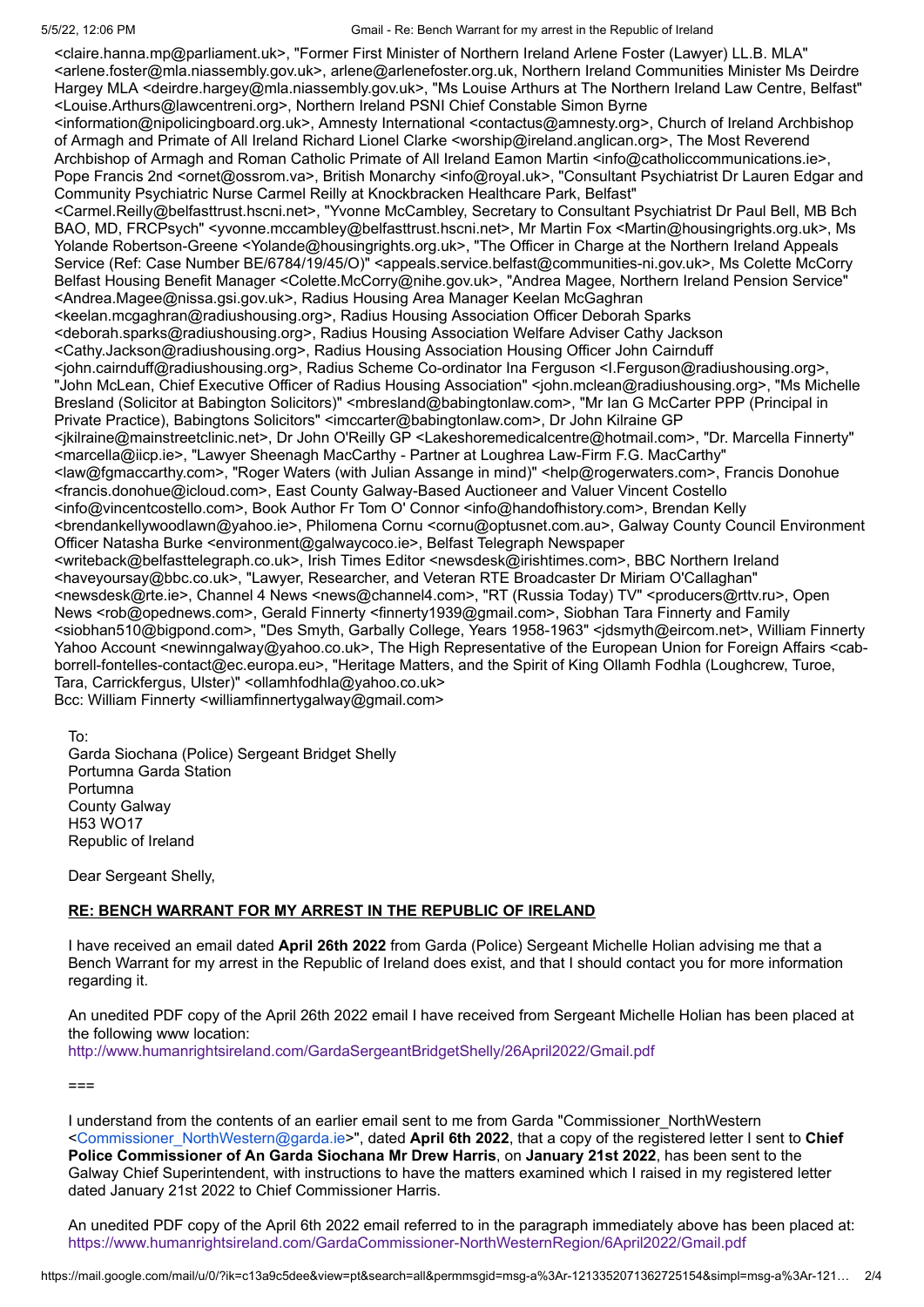$==$ 

A scanned copy of the registered letter I sent to Chief Police Commissioner of An Garda Mr Drew Harris on **January 21st 2022** (referred to above), together with scanned copies of the associated Post Office receipt, and of the associated "Proof of Delivery" note, have also been placed at:

<https://www.humanrightsireland.com/GardaCommissionerDrewHarris/21January2022/RegisteredLetter.htm>

Now that I am in possession of written confirmation from An Garda Siochana which states that a Bench Warrant for my arrest does exist, and with due regard for the contents of my registered letter referred at the www location immediately above, I would be grateful if you could please confirm that the Bench Warrant for my arrest remains extant.

If the Bench Warrant for my arrest is still extant, I would greatly appreciate any advice and/or guidance you might be able to provide me with for the purpose of I dealing with it through the courts in the Republic of Ireland, which takes into account my particular circumstances, at the present time, which I have related in my registered letter of *January 21st 2022* (referred to at the www location immediately above) to **Chief Garda Commissioner Harris**, and in the registered letters of mine which I sent to **Republic of Ireland High Court Judge Mr Justice Coffey**, in connection with **Republic of Ireland High Court Case Reference Number Reference 2019/8260 P**, on *March 21st 2022*, and on *April 4th 2022*.

A scanned copy of my **March 21st 2022** registered letter to Mr Justice Coffey, together with scanned copies of the associated Post Office receipt, and of the associated "Proof of Delivery" note, can be viewed at: <https://www.humanrightsireland.com/DublinHighCourt/21March2022/RegisteredLetter.htm>

At the time of writing the March 21st 2022 registered letter, I did not know the name of the presiding judge for the March 28th 2022 court hearing, and consequently I used the following text for the first part of the address: **"FAO: The Presiding Judge, March 28th 2022 Dublin High Court Hearing Ref No: 2019/8260 P, via Ms. Grainne O'Loghlen, Head of Office, High Court Central Office"**.

A scanned copy of my **April 4th 2022** registered letter to Mr Justice Coffey, together with scanned copies of the associated Post Office receipt, and of the associated "Proof of Delivery" note, can be viewed at: <http://www.humanrightsireland.com/DublinHighCourt/4April2022/RegisteredLetter.htm>

Please know that, to date, I have not received any acknowledgement of receipt, of any kind, from anybody connected with the **Four Courts** in Dublin, for either of the two registered letters of mine to Mr Justice Coffey referred to above, which I posted to him on March 21st 2022, and April 4th 2022, and that consequently, I have no way of knowing whether, or not, Mr Justice Coffey knows anything about my registered letters to him dated March 21st 2022, and April 4th 2022.

 $==$ 

Before ending this item of correspondence, I feel I should stress that in connection with the overall set of my particular collection of legal problems, and despite my best efforts over the past several years, I still do not have any direct access to professional legal advice and representation of the kind which recognises and supports **human rights law**, **constitutional law**, and **international law**, in practical, meaningful, and holistic ways. By *"holistic"* I mean *"characterized by the belief that the parts of something are intimately interconnected and explicable only by reference to the whole"*. In addition, I believe, there have been **multiple serious violations** -- throughout the **20 year** period (or so) just past -- of my legal rights, by individuals and public officials and bodies, connected with **"Duty of Care"** principles, which, as I understand it, come under the heading of **tort law**.

### **RELATED GOOGLE LISTING:**

**"Duty of Care" issues, Tort Law, Human Rights Ireland, "William Finnerty":**

https://www.google.com/search?q=%22Duty+of+Care%22+issues,+Tort+Law,+Human+Rights+ [Ireland,+%22William+Finnerty%22:&sxsrf=ALiCzsaG0qiviqjYZY4TUxS9lvhkRNj8OQ:1651736890872&filter=0&](https://www.google.com/search?q=%22Duty+of+Care%22+issues,+Tort+Law,+Human+Rights+Ireland,+%22William+Finnerty%22:&sxsrf=ALiCzsaG0qiviqjYZY4TUxS9lvhkRNj8OQ:1651736890872&filter=0&biw=1366&bih=625&dpr=1) biw=1366&bih=625&dpr=1

I look forward to hearing from you regarding the information I have requested from you above.

Yours sincerely,

William Finnerty.

## **WEB SITE:** http://www.**h**uman**r**ights**i**[reland.com](http://www.humanrightsireland.com/)

## **RELATED FACEBOOK POSTS AT:**